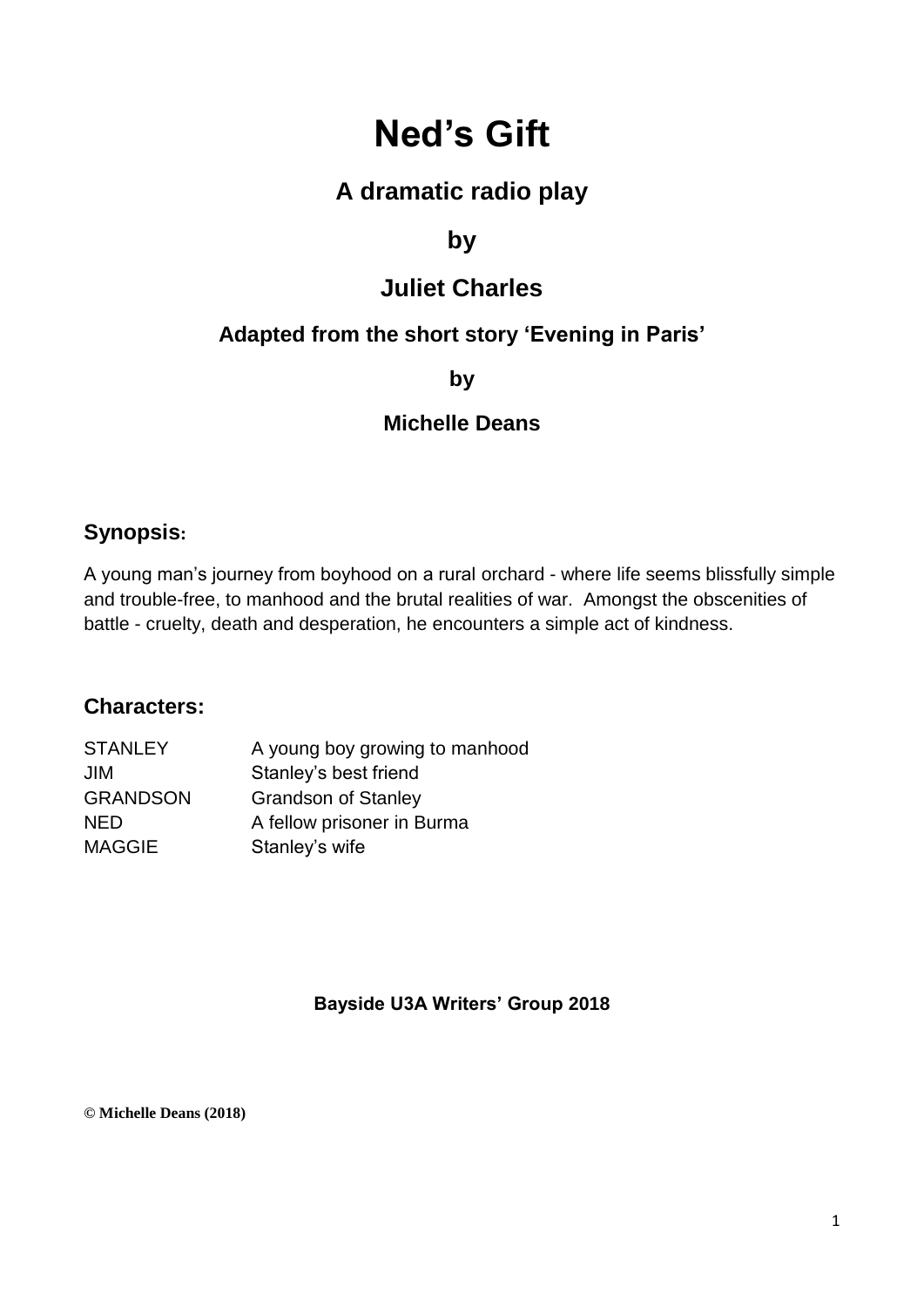#### **NED'S GIFT**

#### **Scene 1 1942 In a prison camp in Burma at "The Line"**

#### **AUDIO: Sounds of Drums and Marching Men**

- **STANLE**Y : *quietly weeping*
- **NED**: (*whispering)* Are you ok?

**STANLEY**: (*wearily)* What's today? Is it Tuesday?

**NED:** I think so, why?

- **STANLEY:** I just think Jim's mother would want to know what day her son died in this godforsaken prison camp. Oh Ned - I tried to get him to stand up! But he wouldn't – he couldn't.
- **NED:** You did what you could. And those bloody nips forced him up tried to get him back to work. Evil bastards. But you know Stan - poor Jim was just worn out – belted too often –you know he's been sick for a long time. Jeez, he was skinny even before we ended up in here! (*pause)* But mate – they beat you up pretty badly. I thought you were going the same way as Jim. And all for burying him and putting up a cross beside The Line. And in this belting hot sun! How many more men are going to die building this railway for the Japs?
- **STANLEY**: Yeah, hell-hole Burma! Anyway, I didn't feel it. I didn't care. What's a beating when your best mate's done for, eh?
- **NED:** Well you were a mess when that poor excuse of a doctor dragged you back in here all bandaged up. You've been out to it for four hours!

#### **PAUSE**

Stan – here – smell this.

#### **STANLEY**: What is it?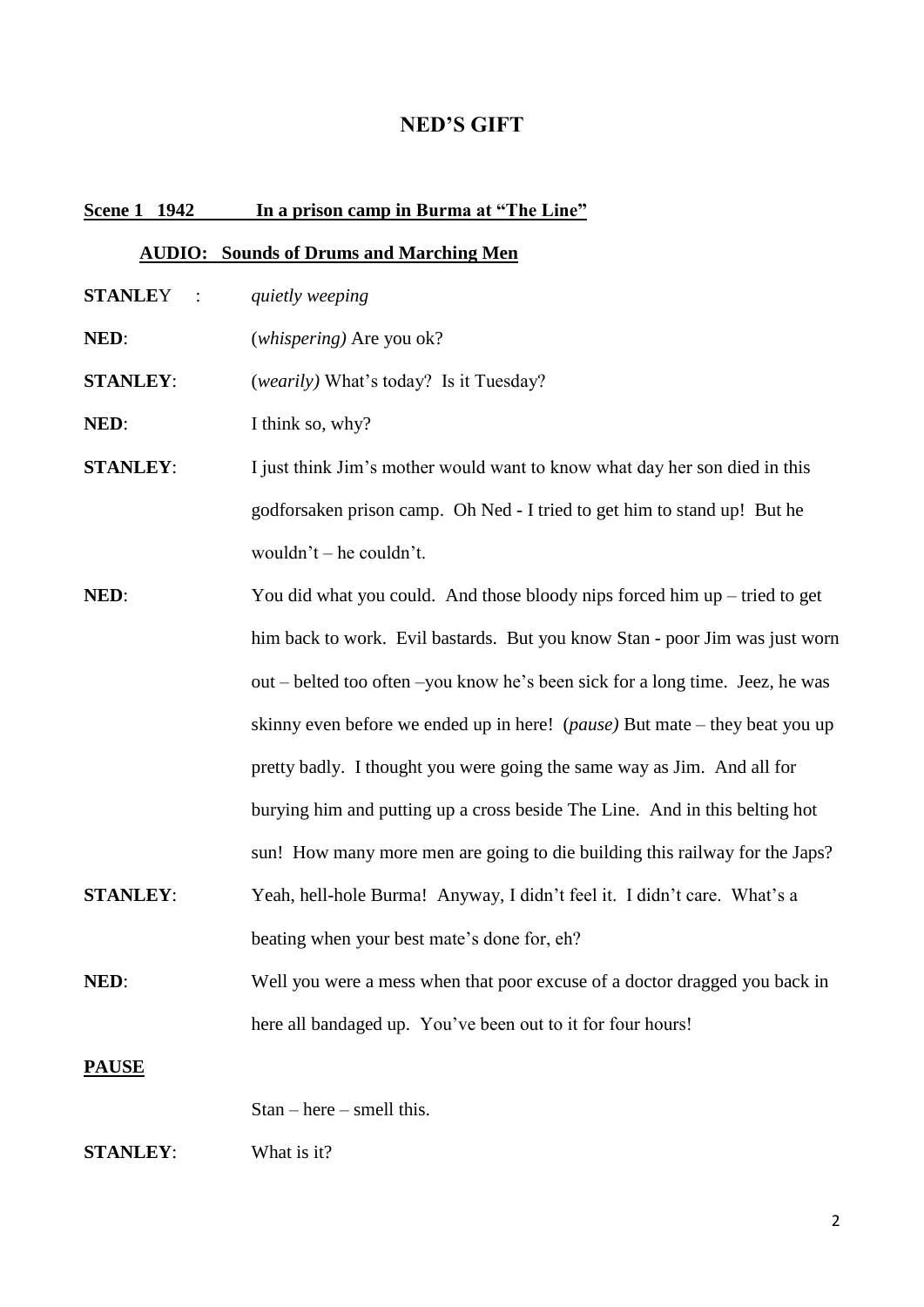**NED:** Open the stopper. It's perfume.

**STANLEY**: (*pause – sighing)* It reminds me of home – and family – my mother………

#### **Scene 2 Present Day A Living Room**

**GRANDSON:** Grandpa told me about his life on the farm as a boy. To me, it sounded idyllic. On hot days he would often lie on the grass with his beloved dog, dreaming of his future. Or he and Jim would swim in the river, hurling themselves into the water from the rope they'd tied to a tree. School years flew by and Stanley – (I mean Grandpa) and Jim remained good mates, riding to school on their bikes, watching the pickers working the vines in January. Sometimes they helped out and revelled in the banter as the men joked and shouted – themselves edging closer towards manhood. And at night - listening to the radio with their parents, the broadcasts becoming increasingly sombre and frightening as war loomed.

And Stanley – always restless, yearning for excitement and action

#### **Scene 3 1938 By the River**

#### **AUDIO: Magpies, birds twittering**

**STANLEY:** I'll race you to the other side of the river.

#### **JIM**: You're on!

#### **AUDIO: Sound of splashing, boys laughing and yelling, dog barking**

**STANLEY:** Jim, what do you want to do when you grow up? I just want to get off the farm and do something exciting. I want to go to the Big Smoke and make something of myself. I dunno, a fireman, or a policeman – anything really.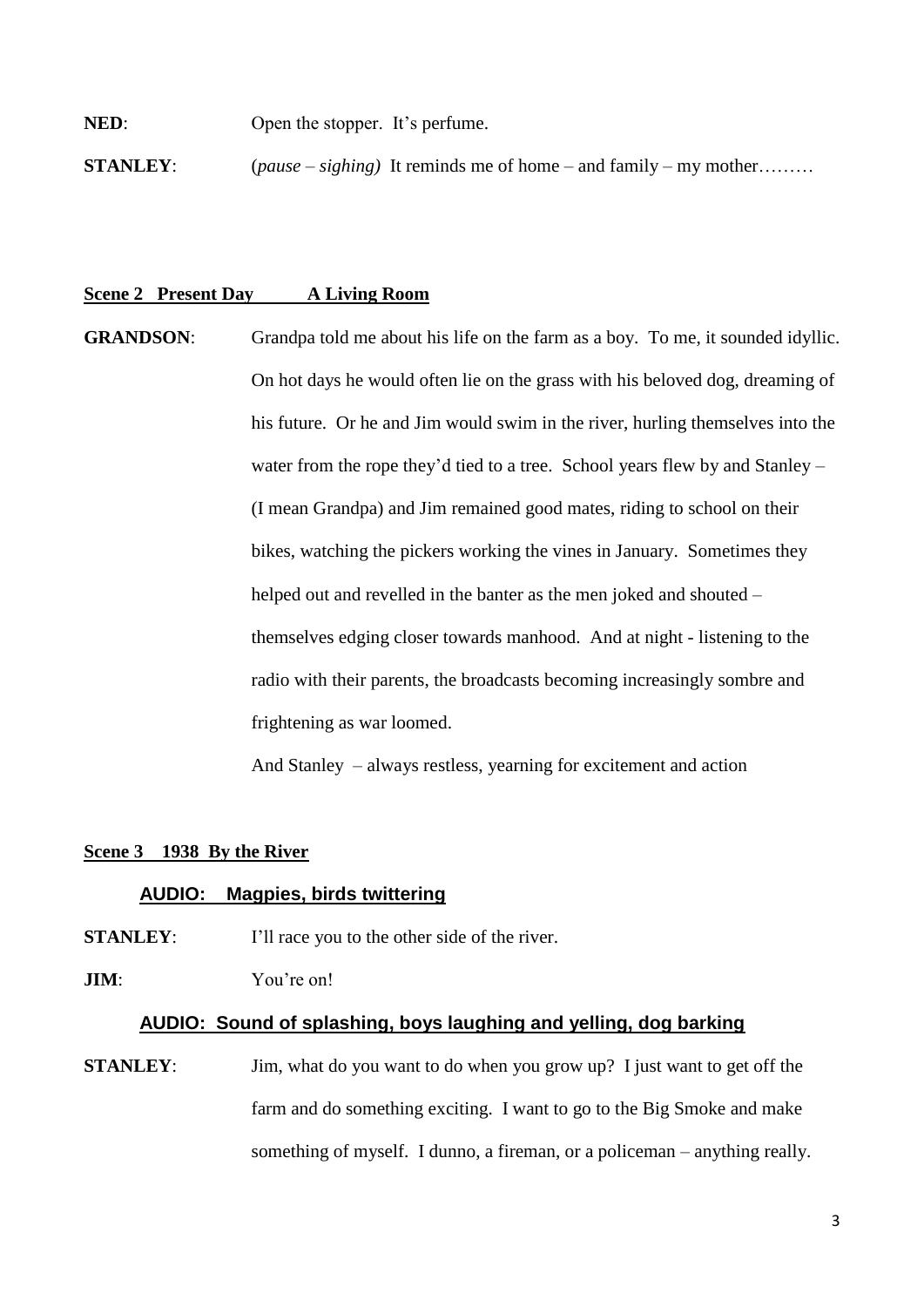**JIM:** I reckon I want to be a soldier. Gosh, that'd be exciting. Marching, shooting practice - but, whatever we do Stan, let's do it together. We're pals aren't we? **STANLEY:** Yeah, a soldier – that's it! That'd be a good life – travelling to foreign countries and learning about other parts of the world – it'd be a good change

from the quietness of this place!

### **AUDIO: Sounds of guns, battle and men shouting. Then Japanese voices shouting**

### **Scene 4: 1942 Japanese Prison Camp in Burma,**

| <b>JIM:</b>     | (He should sound increasingly tired and weak during this scene) Hey Stan, do        |
|-----------------|-------------------------------------------------------------------------------------|
|                 | you remember when we couldn't wait to join up? Jeez, when I think of it.            |
| <b>STANLEY:</b> | ( <i>wearily</i> ) Yeah, we had to wait till Christmas in 1940 before we turned 18. |
|                 | We were so jealous of the Carter twins when they came poncing around in             |
|                 | their uniforms to say goodbye.                                                      |
| JIM:            | Then finally after months of training, we were on our way to Singapore.             |
|                 | January 1942! Remember those long days on the ship - endlessly drilling,            |
|                 | marching from bow to stern, and getting blisters on our feet from our new           |
|                 | boots?                                                                              |
| <b>STANLEY:</b> | Learning how to use our guns, scanning the sky for danger. And none of us           |
|                 | admitting we were shit scared!                                                      |
| <b>JIM:</b>     | But still - we couldn't wait for action, even then!                                 |
| <b>STANLEY:</b> | We got it soon enough – Singapore burning! You could see the smoke before           |
|                 | we landed.                                                                          |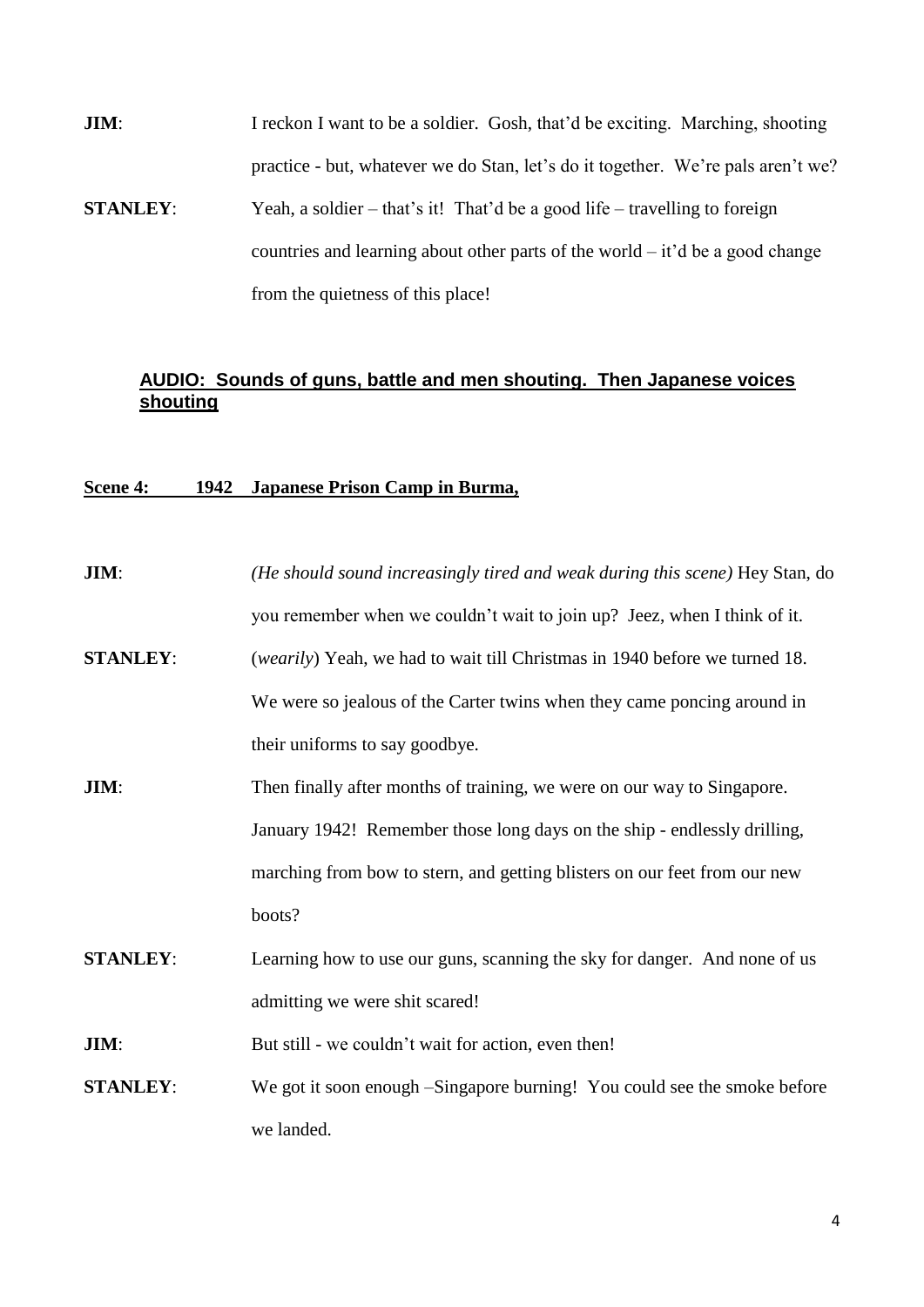| JIM:            | <i>(loudly, imitating a sergeant)</i> "Keep your heads down and move"! And we |
|-----------------|-------------------------------------------------------------------------------|
|                 | did. Hearts hammering, fighting, obeying orders. The terror, the noise –      |
|                 | gunfire growing closer and closer. The stink of burning fuel.                 |
| <b>STANLEY:</b> | How many days of fighting before we were captured? Six, seven? Those          |
|                 | blokes who reckoned reinforcements were coming $-(slowly)$ faint              |
|                 | hopemarched away, prisoners. And then – after months in Changi,               |
|                 | shipped off to Burma.                                                         |
| <b>JIM:</b>     | (Jim has a fit of coughing, then, tiredly) Oh geez!                           |
| <b>STANLEY:</b> | <i>(worried)</i> Jim, try to sleep mate. You need your strength for tomorrow  |
| JIM:            | Stan, I dunno how long I can keep going. Every day out in the heat, building  |
|                 | this bloody railway $-$ "The Line".                                           |

**Scene 5 1942 Working on the railway**

# **AUDIO: Sounds of clanking, metallic sounds, hammering, shouting AUDIO: Shouting of Japanese Guards "Speedo, speedo"!**

**STANLEY:** Leave him alone! Get up mate.

### **AUDIO: Shouting of Japanese Guards**

**STANLEY:** *(Shouting)* Leave him alone you bastards. Jim, Jim! Get up mate! Let him go you bastards! No, leave him, please!

# **AUDIO: Sound dies out**

### **PAUSE**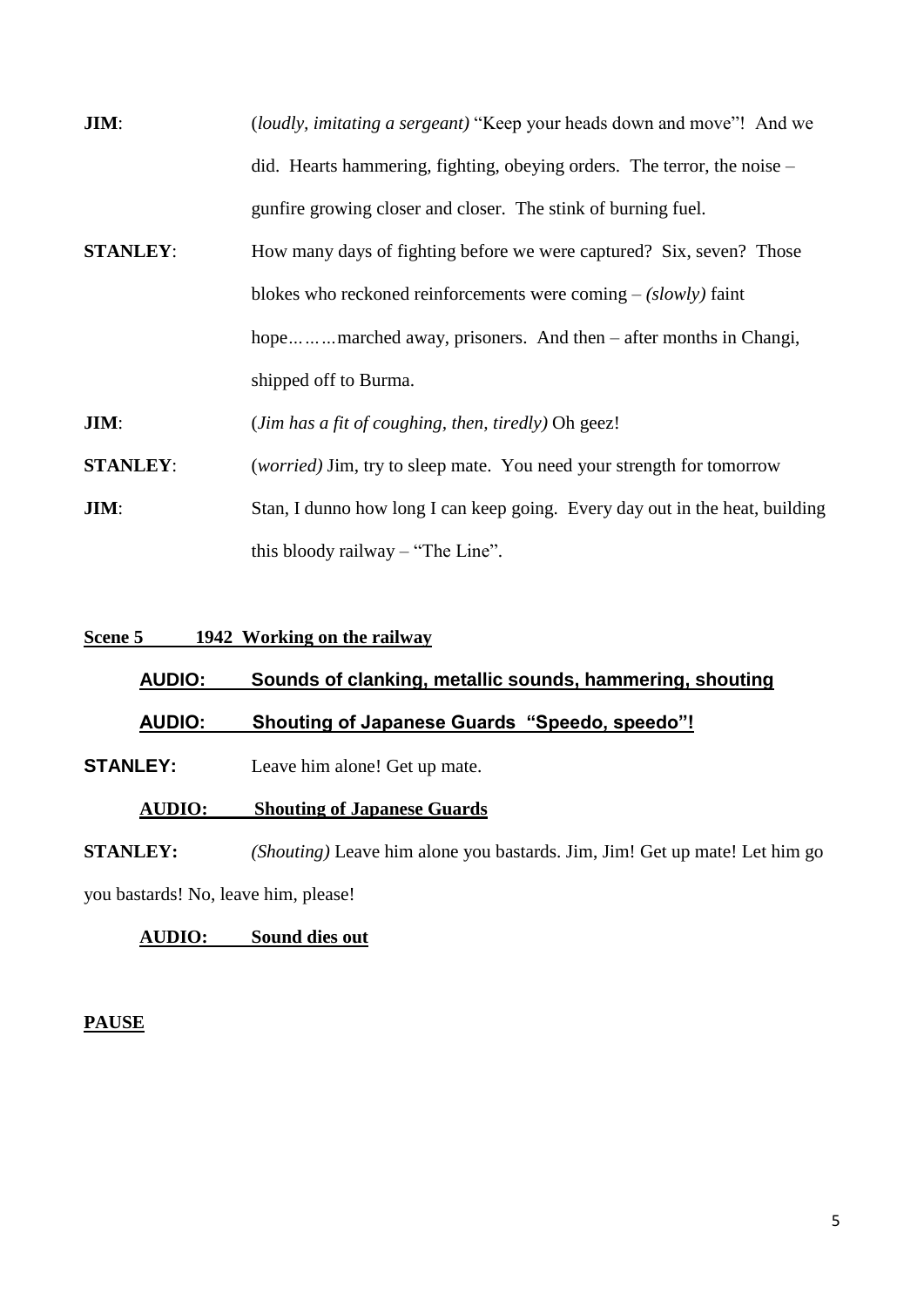#### **Scene 6: 1942 Japanese Prison Camp in Burma**

**STANLEY:** Those swine. They've punished us ALL for what I did for Jim. – God, I'm so sorry fellows - taking all our treasured possessions and burning them! **NED**: What did they take from under the floorboards, Stan? **STANLEY:** I had two photos - one of Mum and Dad and my sisters, and one of the farm. **NED:** They must have meant a lot to you. **STANLEY:** They gave me a bit of comfort in this stinking place. Their dear, familiar faces; and the gums – I could almost smell the eucalyptus – and the grapes warming in the sun and orange blossom in the spring. I would dream of being there. The photos were fading, fragile … like I am …

#### **PAUSE**

#### **Scene 7 Present Living Room**

**GRANDSON**: He didn't talk much about the war. But Grandpa had a rough time in the Prison Camp. He saw his best mates die and endured cruelty and starvation. But after the war, he fell in love with a girl – a bright, beautiful girl with auburn curls and a cluster of freckles. Grandpa said her green eyes reminded him of that patch of grass where he used to lie, gazing up at the sky. But it wasn't until much later that Mum told me about the first present Grandpa gave my Grandmother - Maggie. After Grandpa died she told me the story of Ned, and how his small act of kindness helped keep his spirits alive when all about him was darkness.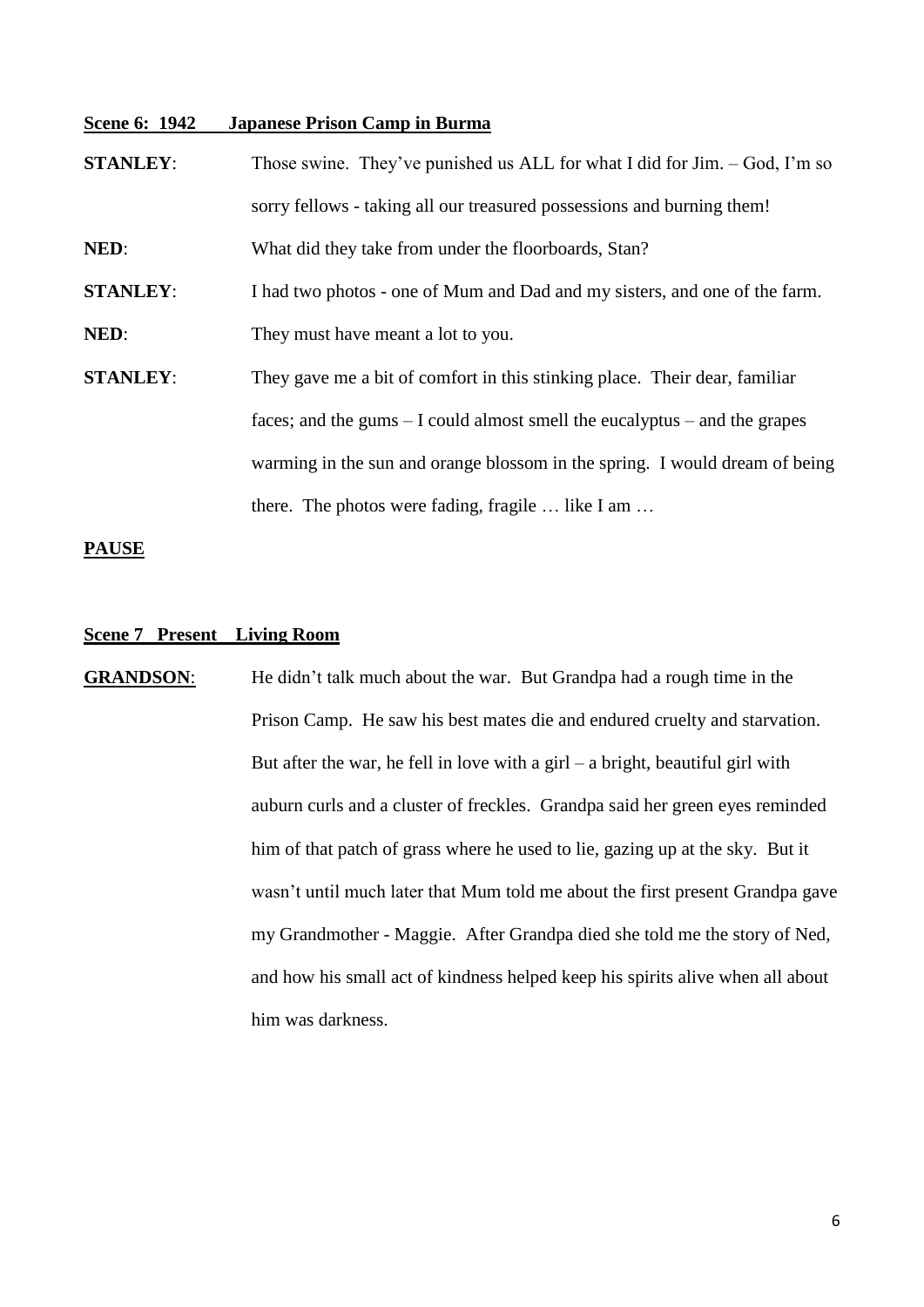#### **Scene 8 1947 Maggie's house:**

**MAGGIE:** But Stan, it's not even my birthday! Oh thank you - it's beautiful! It reminds me of apricots and ah, violets … and orange blossom,

**STANLEY** … and a garden at the end of summer …

**MAGGIE**: Stan, what is it? Oh Stan, please tell me.

**STANLEY**: Oh Maggie, I was thinking of the night Jim died. And how the Japs punished all of us for what I did. They took my precious photos. I was pretty low and I couldn't stop crying in my miserable bunk. Ned heard me. And I felt him press something in my hand – it was a bottle of perfume

**MAGGIE:** Where did he get it from?

**STANLEY:** It was given to him by his mother, as he was leaving, and he gained precious comfort from it. But Ned shared the dreams and memories in that bottle of scent with us poor wretches. Ned – a great tall man from a farm on the other side of the world. He would hold the bottle, carefully removing the stopper, for a patiently waiting queue of men. He replaced it as each man breathed in the fading scent. It kept hope alive for him – and for me.

**MAGGIE:** What's the name of the perfume?

**STANLEY:** It's called "Evening in Paris" and it makes me think of the very best of people. PAUSE

#### **Scene 9 1977 Maggie and Stan's house:**

#### **AUDIO: "A Nightingale Sang in Berkeley Square" (Playing softly underneath Maggie's following speech.)**

**MAGGIE:** I was always particular in my taste in perfume. I only ever wore one. It was very old fashioned but I loved it. Stanley gave it to me when we had only